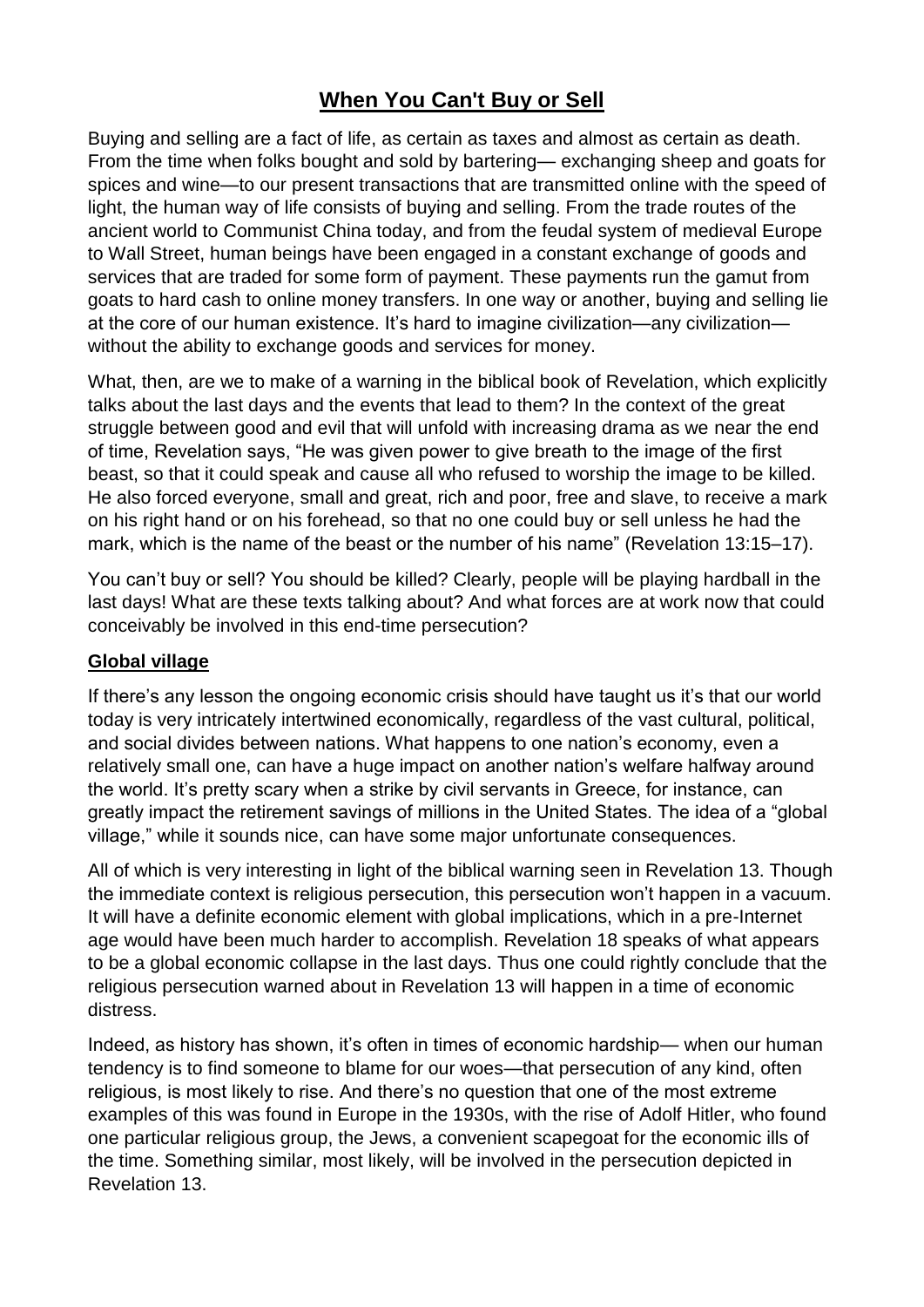### **Here? No way!**

For many, the idea of religious persecution occurring in the Western world seems most unlikely. Religious persecution is supposed to happen elsewhere—in Islamic theocracies, for example—but not here. Western liberal democracies have been at the forefront of creating societies in which this kind of thing does not occur. And, for the most part, these societies have been very successful, not only in protecting religious freedom, but in inspiring folks in other parts of the world to seek the same.

Our success, though, could blind us to the fact that, in the whole stream of world history, the Western idea of religious freedom is still a relatively new concept. For most of history, most of humanity knew little or nothing of the kind of religious freedoms that we in the West take so much for granted. It seems so natural to us because that's all most of us have known. Thus, when the Bible's predictions of persecution do indeed come to pass as I believe they will—humanity will be pretty much playing by the rules of history, not the recent Western exceptions.

Jesus Himself was very explicit about the persecution His true followers would face and the global nature of that persecution. He said, "You will be handed over to be persecuted and put to death, and you will be hated by all nations because of me" (Matthew 24:9). In the context of the end time, which was the focus of Jesus' statement, Western nations are among the "all nations" that He referred to.

#### **You can't buy or sell**

And in any case, whatever the economic situation that contributes to the persecution of those who refuse to receive the mark of the beast, the persecution is based on religion, not on economics. The boycott—the refusal of their right to buy and sell—is part of the punishment that they face, the pressure that is placed on them to conform to the religious views of the vast majority of the world's leaders and people.

The issue is quite clear: they are told that they must "worship" the beast and his image. The word worship, in the context of last-day events, appears six times in Revelation 13 and 14— two of the chapters that deal with the final conflict between good and evil making it crystal clear that the great issue facing humanity at that time will be worship. Those who worship the Creator, the One who "made heaven, and earth, and the sea, and the fountains of waters" (Revelation 14:7), will be persecuted by those who enforce the "worship" of the beast and his image upon humanity. And those who remain faithful to Jesus, the world's Creator and Saviour, and therefore refuse to worship the beast, will face the economic boycott depicted in Revelation 13:17.

A lot of speculation has existed over the centuries in regard to "the mark of the beast" and those who get it. What is clear, however, is that some massive religious and political power will seek for itself the kind of loyalty and obedience that belongs only to God. The apostle Paul warned about this kind of power when he wrote, "Don't let anyone deceive you in any way, for that day will not come until the rebellion occurs and the man of lawlessness is revealed, the man doomed to destruction. He will oppose and will exalt himself over everything that is called God or is worshiped, so that he sets himself up in God's temple, proclaiming himself to be God" (2 Thessalonians 2:3, 4). Here, Paul clearly warns about a